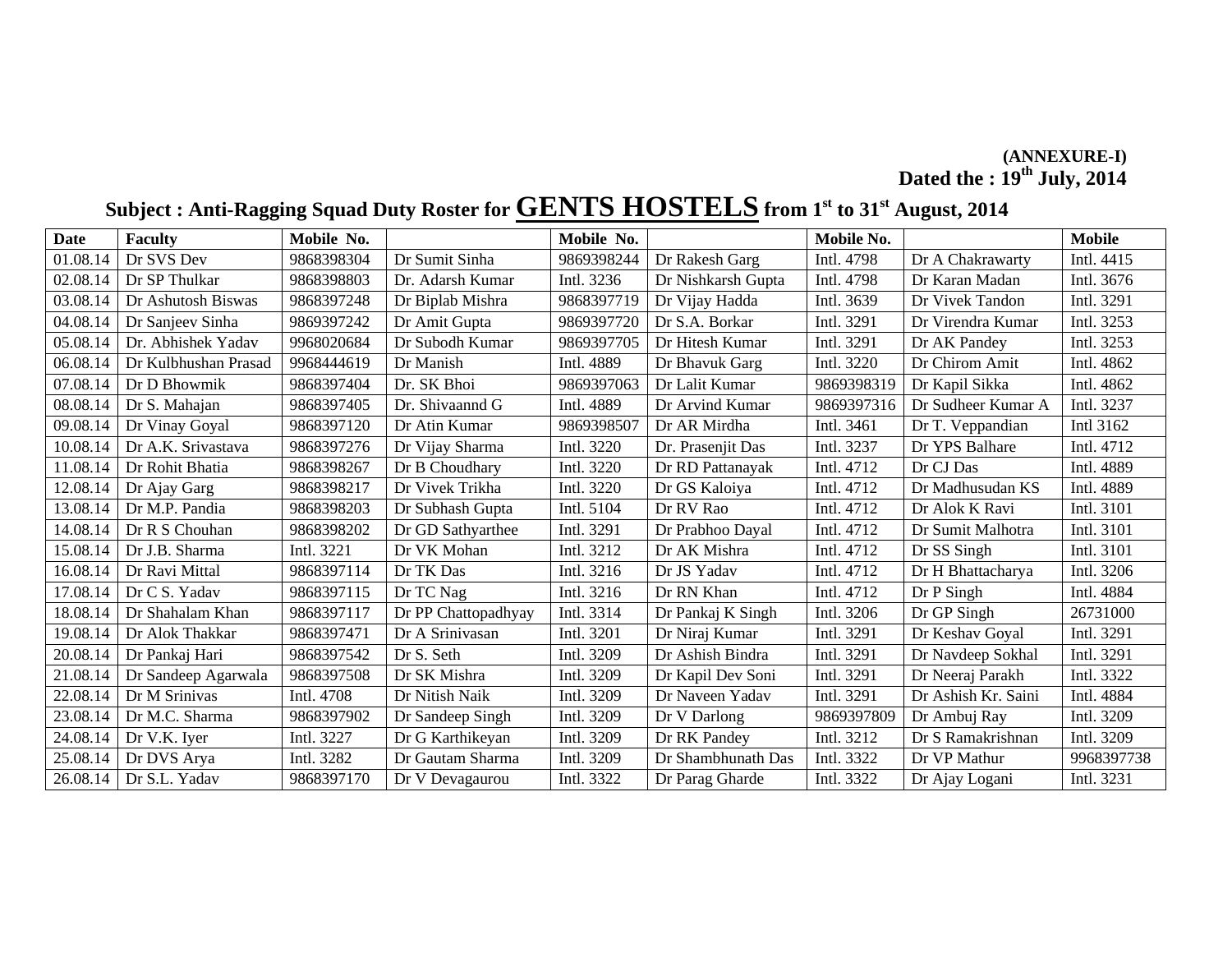| 27.08.14   Dr A.K. Jaryal      | Intl. 4812 | Dr MP Hote       | Intl. 3322 | Dr Vishwas Mallick  | Intl. 3322 | Dr Somesh Gupta                     | Intl. 3217 |
|--------------------------------|------------|------------------|------------|---------------------|------------|-------------------------------------|------------|
| 28.08.14 Dr N Mehta            | Intl. 3437 | Dr Sachin Talwar | 9869398136 | Dr Rajesh Khadgawat | Intl. 3337 | Dr Mhd Tahir Ansari                 | Intl. 4831 |
| $29.08.14$ Dr Rajesh Sagar     | 9868397136 | Dr Chetan Patel  | Intl. 3322 | Dr Sujoy Pal        | Intl. 3461 | Dr PC Mishra                        | Intl. 4798 |
| $30.08.14$ Dr Praeep Venktesh. | 9868398449 | Dr K Anand       | 9869397365 | Dr NR Das           | Intl. 3461 | Dr Naval K Vikram                   | Intl. 4415 |
| $1.08.14$ Dr Tanuj Dada        | 9868398447 | Dr Haresh KP     |            | Dr Anand Mohan      |            | $\vert$ 9869397244   Dr Bhavuk Garg |            |

**REGISTRAR**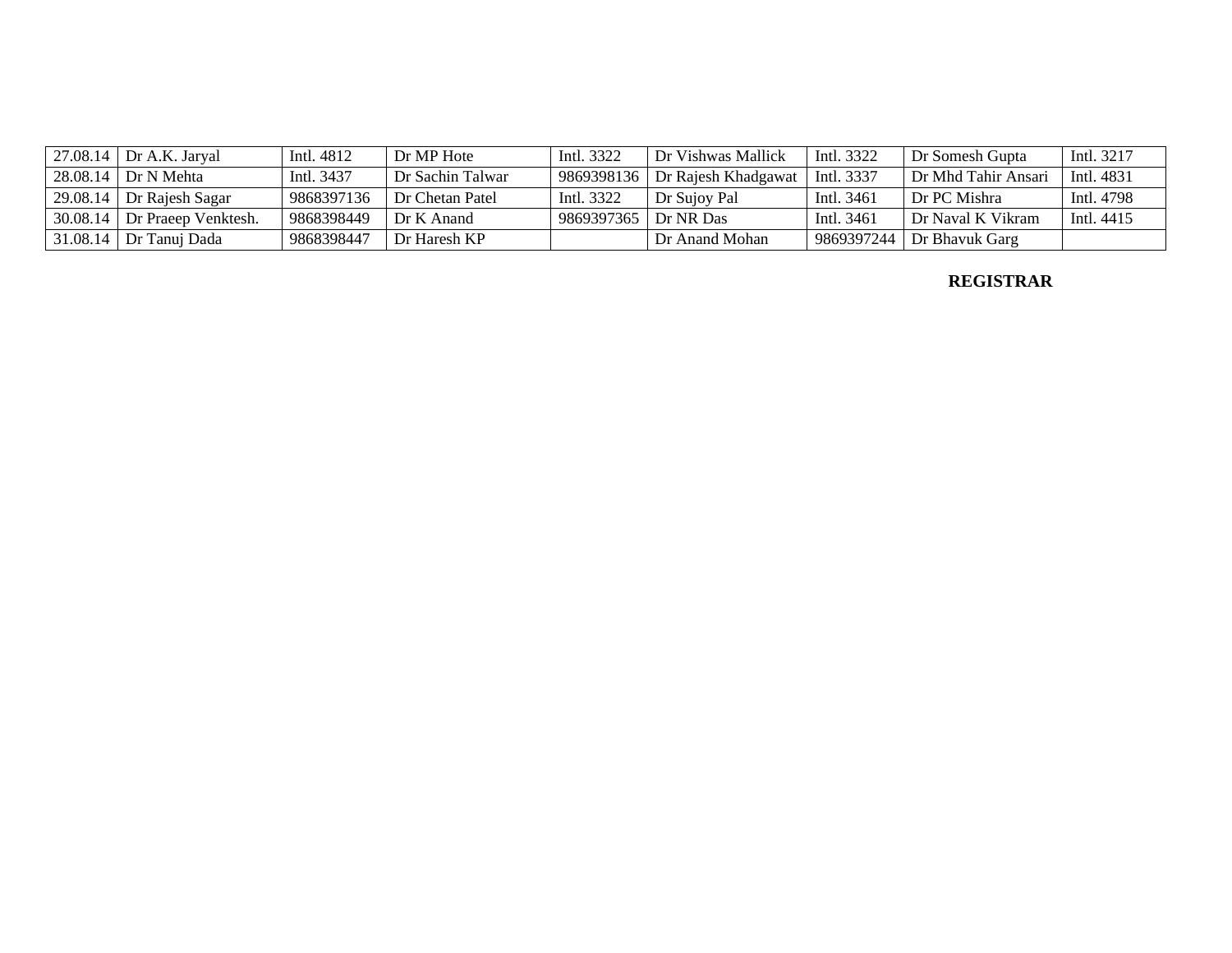### **(ANNEXURE-II)**

**No.F. 8-1/2014.Acad-II Dated the : 19th July, 2014** 

# **Subject : Anti-Ragging Squad Duty Roster for LADIES HOSTELS from 1st to 31st August, 2014**

| 01.08.14 | Dr. Rama Chaudhury  | 9868397952 | Dr Ashima Nehra     | Intl. 3291 | Dr Rachna Seth      | 9868397549 |
|----------|---------------------|------------|---------------------|------------|---------------------|------------|
| 02.08.14 | Dr Arti Kapil       | Intl.3288  | Dr Vandana Jain     | Intl. 3209 | Dr Vaishali Suri    | 9868397901 |
| 03.08.14 | Dr MV Padma         | 9868398261 | Dr Jagriti Bhatia   | Intl. 3282 | Dr Anjana Talwar    | Intl. 4812 |
| 04.08.14 | Dr Raka Jain        | Intl. 3595 | Dr Mamta Sood       | Intl. 4712 | Dr Sonali Jhanjee   | Intl. 4712 |
| 05.08.14 | Dr Madhulika Kabra  | 9868397541 | Dr Smriti Hari      | 9868398806 | Dr M Vanathi        | 9868398433 |
| 06.08.14 | Dr Chitra Sarkar    | 9868397191 | Dr Bhavna Chawla    | Intl. 3101 | Dr Renu Sinha       | Intl. 4712 |
| 07.08.14 | Dr Rajni Safaya     | 9868397195 | Dr Anita Dhar       | Intl. 3206 | Dr Sujata Mohanty   | 9868398194 |
| 08.08.14 | Dr Ruma Ray         | 9868397194 | Dr Babita Gupta     | Intl. 1163 | Dr S Arushelvi      | Intl. 3221 |
| 09.08.14 | Dr VL Kumar         | Intl. 3282 | Dr Chhavi Sawhney   | Intl. 1163 | Dr Purva Mathur     | Intl. 4764 |
| 10.08.14 | Dr KP Kochhar       | Intl. 4812 | Dr Vimi Riwari      | Intl. 3212 | Dr Rima Dada        | Intl. 3216 |
| 11.08.14 | Dr Manju Mehta      | 9868397065 | DrArundhati Sharma  | Intl. 3216 | Dr Kalpana Luthra   | Intl. 4483 |
| 12.08.14 | Dr Raka Jain        | 9868397066 | Dr Renu Dhingra     | Intl. 3216 | Dr Alpana Sharma    | Intl. 4483 |
| 13.08.14 | Dr Vimla Menon      | 9868398440 | Dr Rita Sehgal      | Intl. 3216 | Dr K Chosdol        | Intl. 4483 |
| 14.08.14 | Dr Ramanjeet Sihota | 9868398455 | Dr Savita Yadav     | Intl. 3201 | Dr Neeti Makhija    | Intl. 3322 |
| 15.08.14 | Dr RadhikaTandon    | 9868398404 | Dr Sujata Sharma    | Intl. 3201 | Dr Poonam Malhotra  | Intl. 3322 |
| 16.08.14 | Dr G Sathpathy      | Intl. 3101 | Dr Minati Chaudhury | Intl. 3322 | Dr Arti Vij         | 9868398170 |
| 17.08.14 | Dr Ratna Sharma     | Intl. 4812 | Dr Veena Jain       | Intl. 3231 | Dr Ongila Bhatia    | 9868397735 |
| 18.08.14 | Dr Suman Jain       | Intl. 4812 | Dr Seema Tyagi      | Intl. 4798 | Dr Suman Bhaskar    | 9868398324 |
| 19.08.14 | Dr Sushma Bhatnagar | 9868398300 | Dr Sushma Bhatnagar | 9868398300 | Dr Subhadra Sharma  | Intl. 4796 |
| 20.08.14 | Dr Seema Misra      | Intl. 3212 | Dr Seema Misra      | Intl. 4798 | Dr Uma Kumar        | 9868397253 |
| 21.08.14 | Dr Manjari Tripathi | 9868398269 | Dr Xess I           | Intl. 3288 | Dr Rama Jayasunder  | Intl. 3253 |
| 22.08.14 | Dr Garima Shukla    | 9868398266 | Dr Benu Dhawan      | 9868397957 | Dr YR Kusuma Kumari | Intl. 3233 |
| 23.08.14 | Dr Rama Jayasunder  | Intl. 3253 | Dr Seema Sood       | Intl. 4798 | Dr Sarita Mahapatra | Intl. 3279 |
| 24.08.14 | Dr Neena Malhotra   | 9868397307 | Dr Madhu Vajpayee   | 9868397960 | Dr Devalina Goswami | Intl. 3231 |
| 25.08.14 | Dr Vatsala Dadhwal  | 9868397308 | Dr Sushma           | 26731000   | Dr Anita Chopra     | Intl. 4798 |
| 26.08.14 | Dr Nutan Agarwal    | 9868397310 | Dr S Bagchi         | 26731000   | Dr Deepti Vibha     | Intl. 3252 |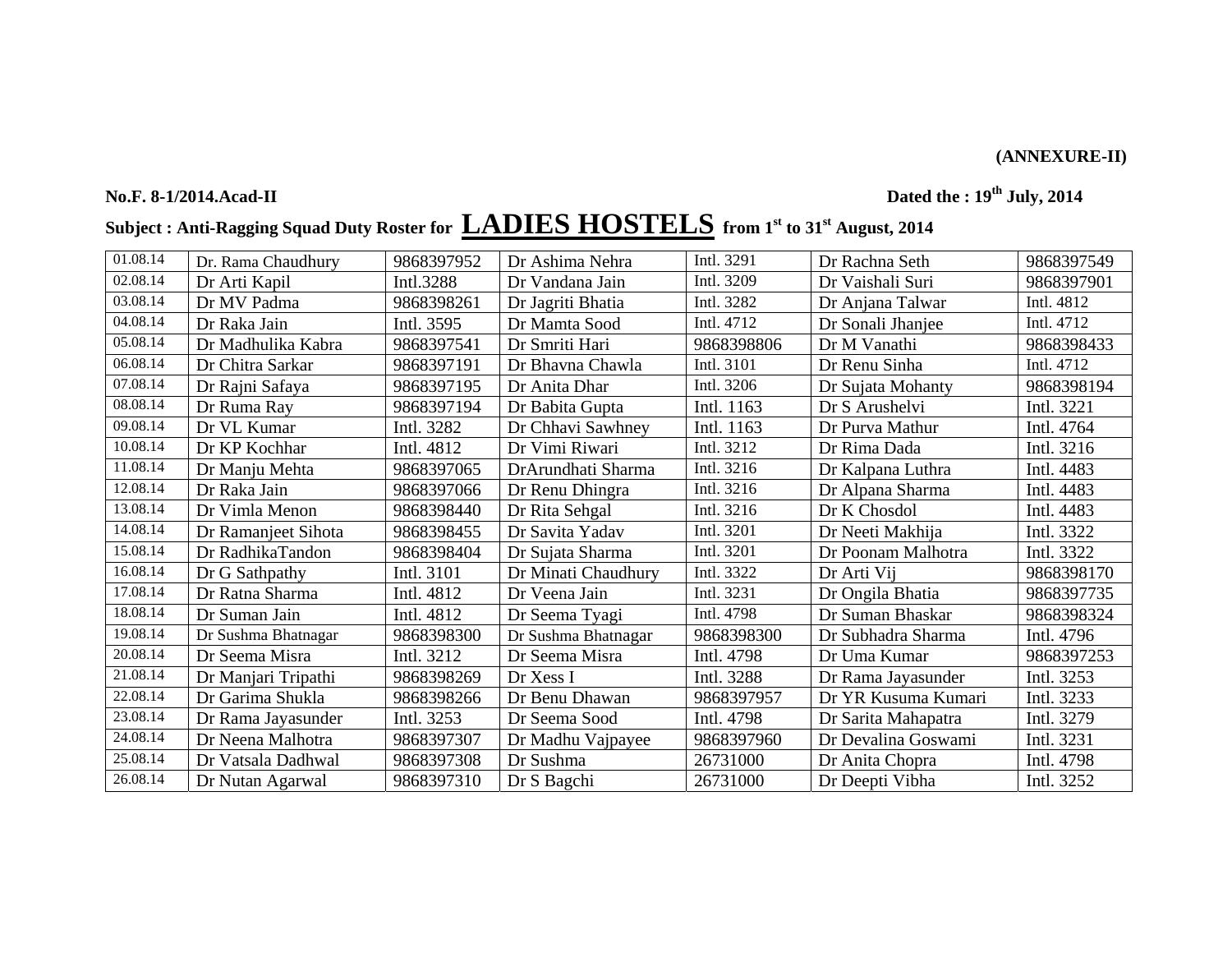| 27.08.14 | Dr Seema Sen       | Intl. 3101 | Dr Neeta Singh    | Intl. 3221 | Dr Aparna Sharma    | Intl. 3221 |
|----------|--------------------|------------|-------------------|------------|---------------------|------------|
| 28.08.14 | Dr Sheffali Gulati | Intl. 3209 | Dr Vidushi        | Intl. 3221 | Dr Deepali Jain     | Intl. 3227 |
| 29.08.14 | Dr Ashu Seith      | 9868397532 | Dr. Seema Kashyap | Intl. 3101 | Dr Suruchi Hasija   |            |
| 30.08.14 | Dr Namrata Sharma  | 9868398412 | Dr Jashir Kaur    | Intl. 3101 | Dr Suiata Sathpathy | Intl. 4712 |
| 31.08.14 | Dr Anju Dhawan     | 9868397095 | Dr Neelam Pushkar | 9868398454 | Dr Rachna Bhargava  | Intl. 4712 |

#### **REGISTRAR**